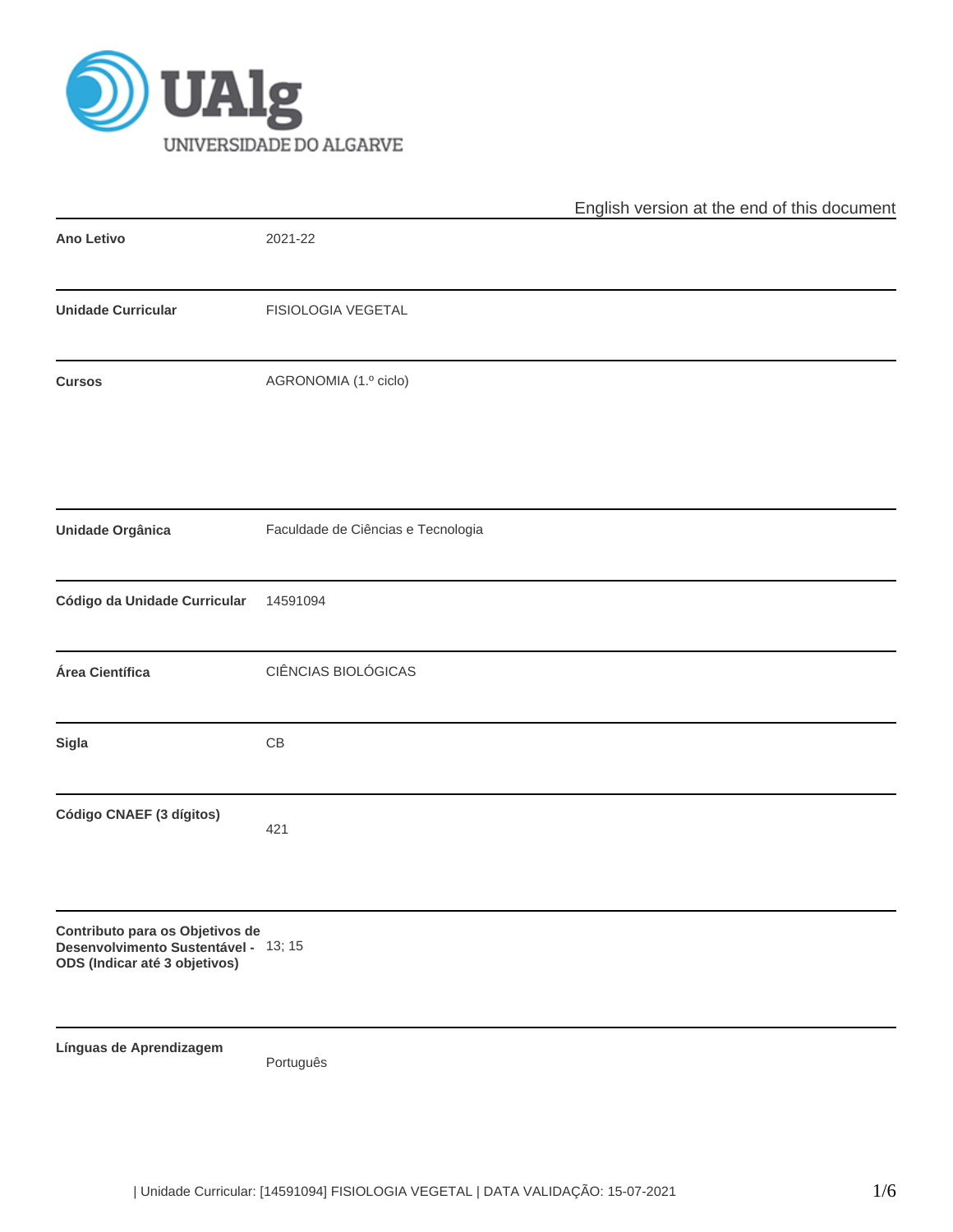

**Modalidade de ensino**

Ensino presencial

**Docente Responsável Isabel Maria Alves Barrote** 

| <b>DOCENTE</b><br><b>TIPO DE AULA</b> |         | <b>TURMAS</b> | <b>TOTAL HORAS DE CONTACTO (*)</b> |  |
|---------------------------------------|---------|---------------|------------------------------------|--|
| Isabel Maria Alves Barrote            | DI<br>. | T1: PL1       |                                    |  |

\* Para turmas lecionadas conjuntamente, apenas é contabilizada a carga horária de uma delas.

| <b>ANO</b> | <b>PERIODO DE FUNCIONAMENTO*</b> | <b>HORAS DE CONTACTO</b> | <b>HORAS TOTAIS DE TRABALHO</b> | <b>ECTS</b> |
|------------|----------------------------------|--------------------------|---------------------------------|-------------|
| റ0         | ັ                                | 28T; 27PL                | 156                             |             |

\* A-Anual;S-Semestral;Q-Quadrimestral;T-Trimestral

# **Precedências**

Sem precedências

# **Conhecimentos Prévios recomendados**

É muito aconselhável, embora não seja obrigatório, que os alunos tenham a frequentado com aproveitamento as UC Botânica e Bioquímica.

# **Objetivos de aprendizagem (conhecimentos, aptidões e competências)**

- Conhecer os mecanismos de aquisição e alocação de energia, água e nutrientes nas plantas e os processos metabólicos de controlo do crescimento e desenvolvimento mediados por reguladores endógenos de crescimento, interações internas e interações com o ambiente.

- Utilizar protocolos experimentais para realizar com sucesso os trabalhos laboratoriais propostos.

- Aplicar os conhecimentos teóricos adquiridos na resolução de problemas teórico práticos, no uso de técnicas laboratoriais e na interpretação e análise crítica dos dados obtidos experimentalmente.

- Saber organizar um relatório de um trabalho experimental com fundamentação, tratamento e discussão de resultados experimentais.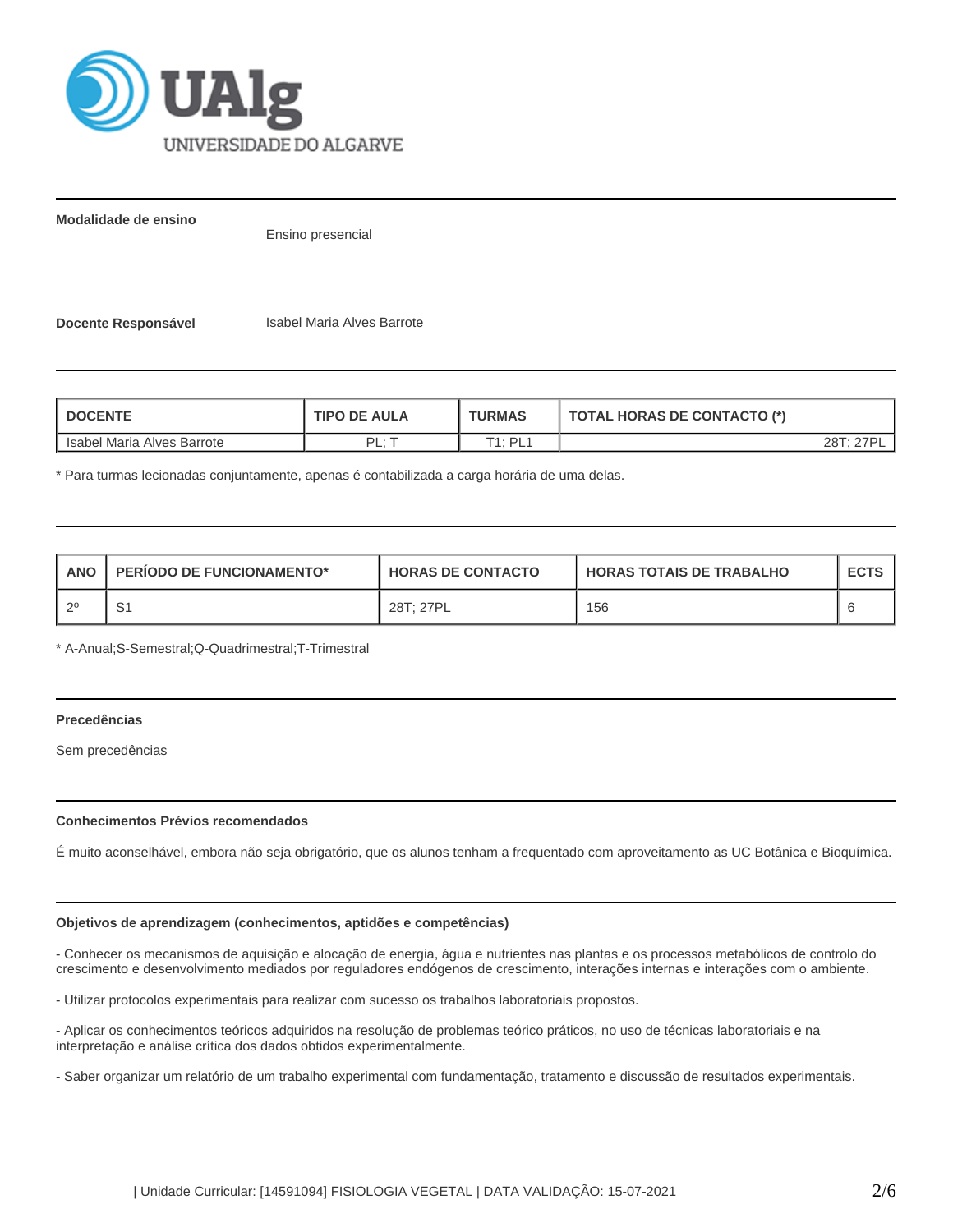

### **Conteúdos programáticos**

1. Relações hídricas (em células e tecidos) e continuum solo-planta-atmosfera: processos fisiológicos de regulação do estado hídrico, da célula ao organismo: teor relativo em água, potencial hídrico e as suas componentes; absorção, armazenamento e movimento da água nas plantas; dependência da taxa de transpiração relativamente aos estomas e a fatores ambientais.

2. Assimilação e utilização do carbono do azoto e do enxofre: fotossíntese, fotorrespiração e mecanismos concentradores de carbono; aquisição e metabolismo do azoto; translocação floémica e partição de fotoassimilados; interação entre o metabolismo do carbono do azoto e do enxofre; movimento dos fotoassimilados;

3. Considerações ecofisiológicas: efeitos da luz, temperatura, disponibilidade de água, etc.

4. Crescimento e desenvolvimento: introdução à análise de crescimento; envolvimento das fitohormonas e do fitocromo na coordenação do desenvolvimento e sua relação com as condições ambientais.

#### **Metodologias de ensino (avaliação incluída)**

Na TUTORIA ELETRÓNICA os alunos terão acesso a toda a informação da UC. Os conteúdos programáticos serão expostos nas AULAS TEÓRICAS pelo docente. As AULAS PRÁTICAS são dadas num laboratório e no Horto da UAlg. Nas aulas práticas serão resolvidos problemas, realizados trabalhos laboratoriais e analisados resultados experimentais.

- **A AVALIAÇÃO FINAL** inclui as componentes prática (P) e teórica (T)

- **APROVAÇÃO E DISPENSA DE EXAME FINAL** : avaliação P e T maior ou igual a 10 **e** assiduidade P e T maior ou igual a 70%.
- **ADMISSÃO A EXAME FINAL (E)** : P maior ou igual a 10 **e** assiduidade P e T maior ou igual a 70%.
- **AVALIAÇÃO P** : 1 relatório (r) e 1 teste prático (p). Nota P = 0,5r +0,5p.

- **AVALIAÇÃO T:** 2 testes teóricos (t1 e t2) individuais, podendo os alunos optar por só se submeter à avaliação desta componente por exame (E). Nota  $T = 0,5t1+0,5t2$ 

- **E** constará de uma prova escrita individual.

- **CLASSIFICAÇÃO FINAL (CF)** :  $CF = 0.65$  T(ou E) + 0.35 P.

# **Bibliografia principal**

Azcon-Bieto J, Talon M (1996) Fisiologia Y Bioquimica Vegetal (2ª ed.). Mcgraw-Hill.

Jones HG (2014) Plants and Microclimate. A Quantitative Approach to Environmental Plant Physiology (3ª ed.). Cambridge University Press.

Larcher W (2001) Physiological Plant Ecology. Springer Verlag.

Salisbury FB, Ross CW (1992) Plant Physiology (4ª ed.). Wadsworth Publ. Co.

Taiz L, Zeiger E, Moller I M, Murphy A (2015). Plant Physiology (6ª ed.). Sinauer Associates, Inc.

Taiz L, Zeiger E. Plant Physiology (6ª ed. online). Sinauer Associates ( [http://6e.plantphys.net/](http://5e.plantphys.net/) )

Mauseth J (2017). Botany. An Introduction to Plant Biology (6<sup>a</sup> ed.) Jones & Bartlett Learning.

Documentação mais atualizada e referências na internet serão fornecidas atempadamente ao longo do semestre.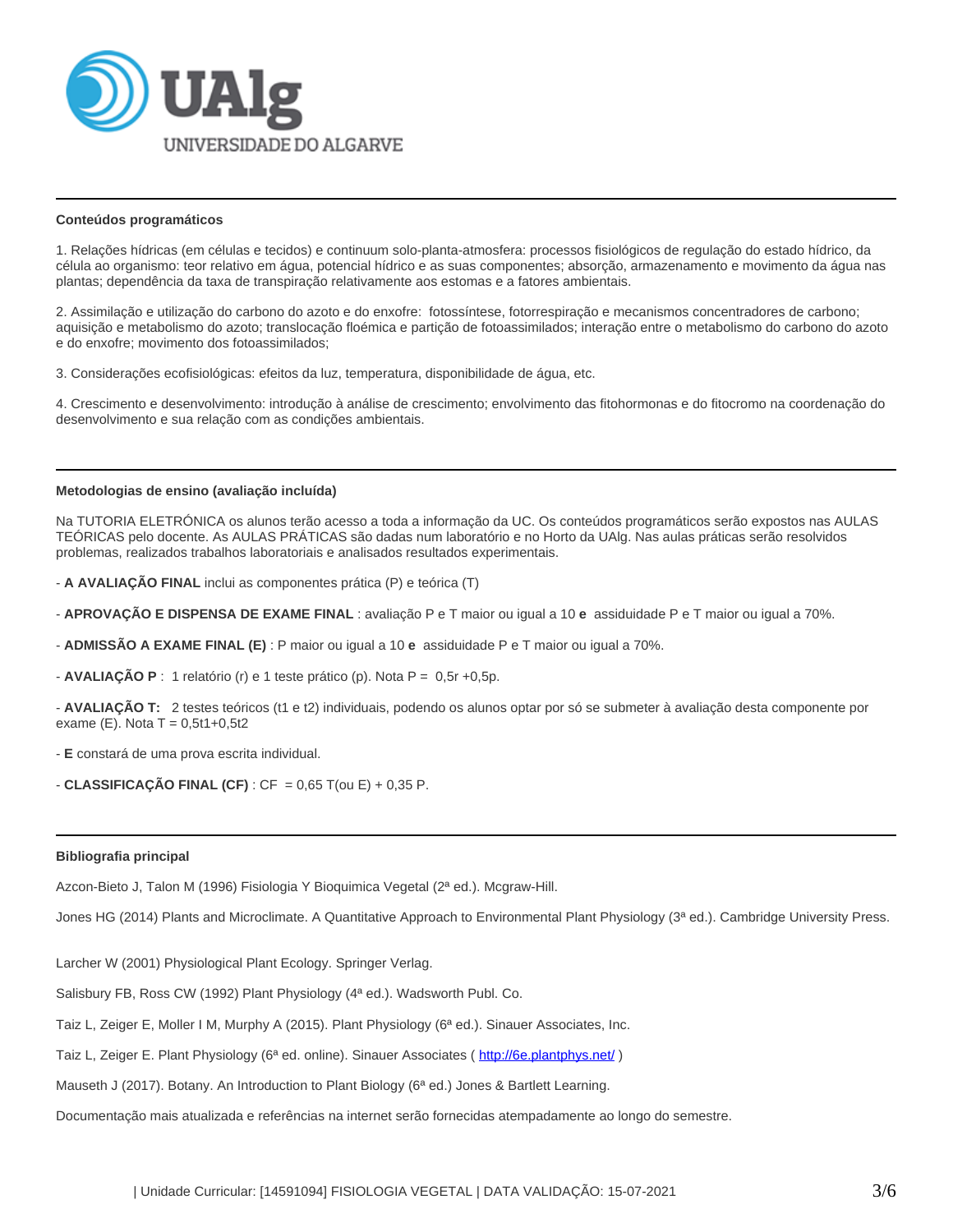

| <b>Academic Year</b>                                                                                   | 2021-22                            |
|--------------------------------------------------------------------------------------------------------|------------------------------------|
| <b>Course unit</b>                                                                                     | PLANT PHYSIOLOGY                   |
| <b>Courses</b>                                                                                         | AGRONOMY (1st Cycle)               |
| <b>Faculty / School</b>                                                                                | FACULTY OF SCIENCES AND TECHNOLOGY |
| <b>Main Scientific Area</b>                                                                            |                                    |
| Acronym                                                                                                | <b>BC GB</b>                       |
| <b>CNAEF</b> code (3 digits)                                                                           | 421                                |
| <b>Contribution to Sustainable</b><br><b>Development Goals - SGD</b><br>(Designate up to 3 objectives) | 13; 15                             |
| Language of instruction                                                                                | Portuguese                         |
| <b>Teaching/Learning modality</b>                                                                      | Classroom teaching                 |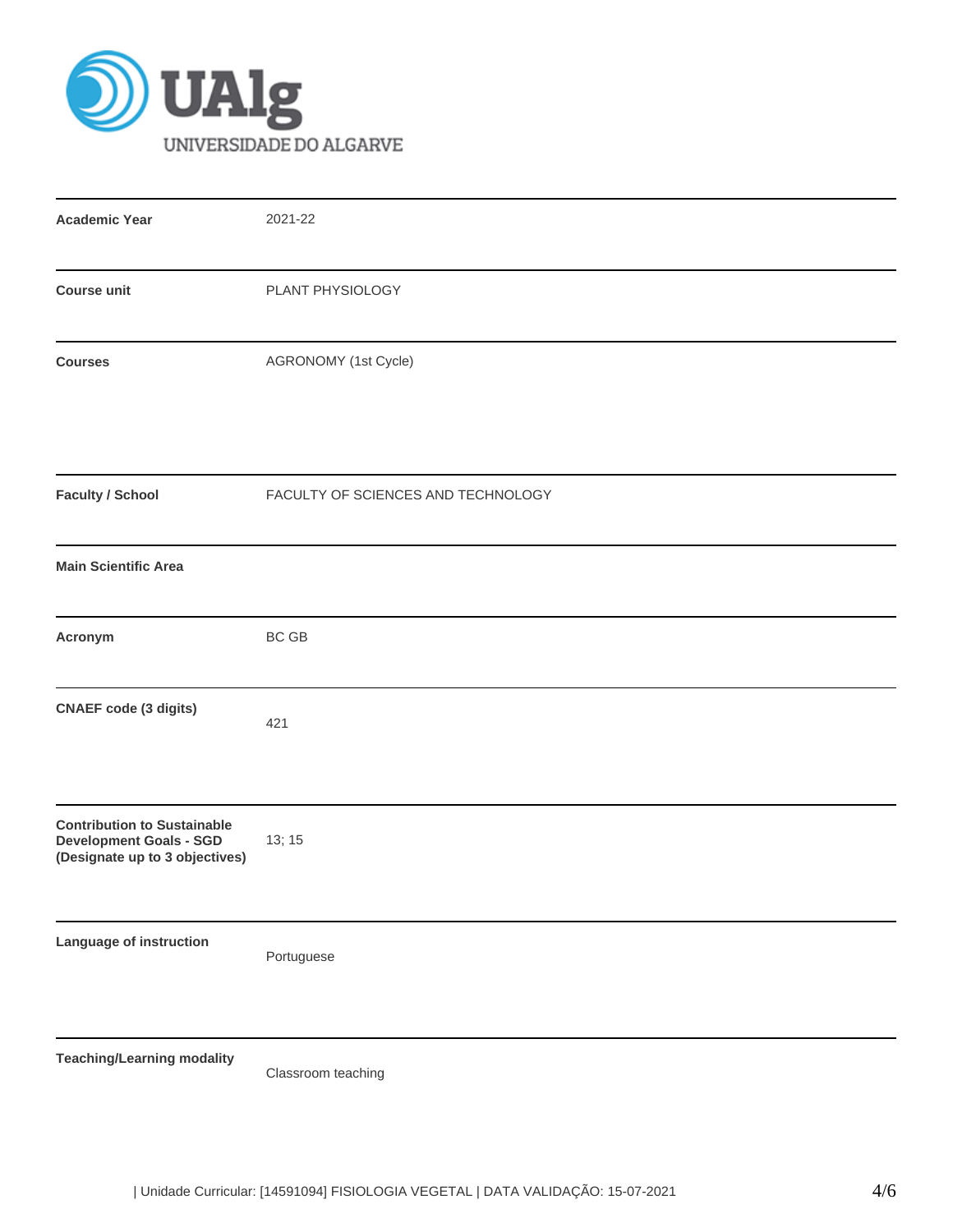

**Coordinating teacher Isabel Maria Alves Barrote** 

| Teaching staff             | Type | <b>Classes</b>      | Hours (*) |
|----------------------------|------|---------------------|-----------|
| Isabel Maria Alves Barrote | DI · | $T1 \cdot D1$<br>ъ. |           |

\* For classes taught jointly, it is only accounted the workload of one.

| Con |            | <b>TD</b> |         | <u>те</u> |    |     |     | otal   |
|-----|------------|-----------|---------|-----------|----|-----|-----|--------|
|     | $\epsilon$ | IІC       | Ш۰<br>Ш | IК        | ШC | IIC | ١ΙС | با برا |

T - Theoretical; TP - Theoretical and practical ; PL - Practical and laboratorial; TC - Field Work; S - Seminar; E - Training; OT - Tutorial; O - Other

# **Pre-requisites**

no pre-requisites

# **Prior knowledge and skills**

It is advisable, although not mandatory, that students had successfully attended the UCs Botany and Biochemistry.

# **The students intended learning outcomes (knowledge, skills and competences)**

Provide the students with the capacity to recognize and understand the physiological processes underlying plant responses to environmental factors.

Apply the acquired theoretical background: to solve theoretical-practical problems; on the use of laboratory techniques; on the interpretation and critical analysis of the experimentally obtained data: use experimental protocols and develop the capacity to obtain, observe, record, process, communicate and discuss scientific data; plan and prepare the report of an experimental study including the rationale, treatment and discussion of the experimental data, linking them with the results obtained by other authors and using the plant physiology knowledge acquired along the course.